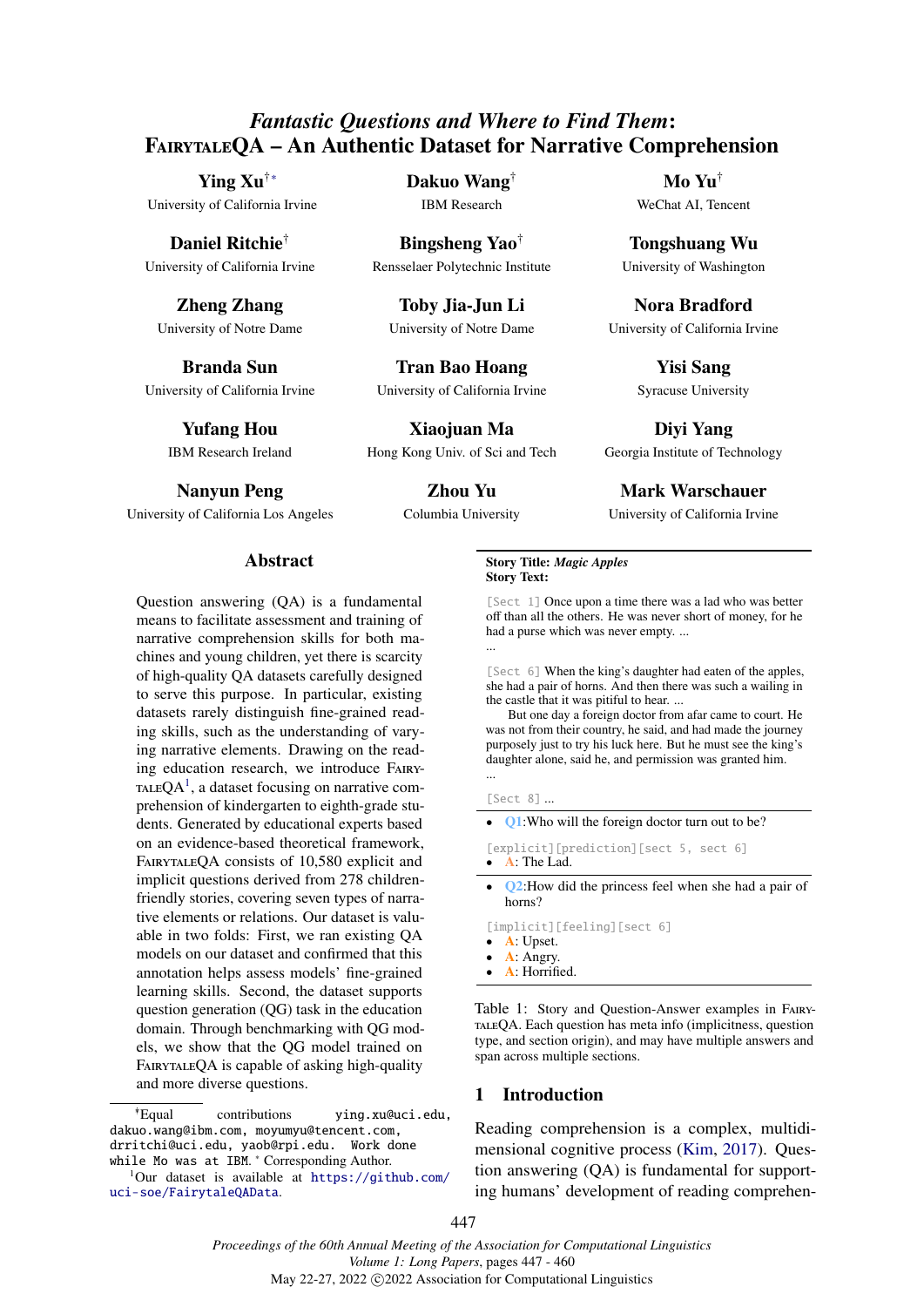sion skills, as questions serve as both instruments for evaluation and tools to facilitate learning. To achieve this goal, comprehension questions should be valid and reliable, meaning that all items are designed to cohesively assess comprehension rather than some other skills (e.g., text matching, paraphrasing, or memorization) [\(Roberts and Priest,](#page-10-0) [2006\)](#page-10-0). Moreover, from the educational perspective, given that reading comprehension is a multicomponent skill, it is ideal for comprehension questions to be able to identify students' performance in specific sub-skills, thus allowing teachers to provide tailored guidance [\(Francis et al.,](#page-9-1) [2005\)](#page-9-1).

However, creating a large and suitable set of questions for supporting narrative comprehension is both time-consuming and cognitively demanding. Some researchers have proposed developing models to automatically generate questions or QA-pairs that satisfy the need for a continuous supply of new questions [\(Kurdi et al.,](#page-9-2) [2020;](#page-9-2) [Yao et al.,](#page-10-1) [2022\)](#page-10-1), which can potentially enable large-scale development of AI-supported interactive platforms for the learning and assessment of reading comprehension skills (e.g., [\(Zhang et al.,](#page-10-2) [2022\)](#page-10-2)). However, existing datasets are not particularly suitable for training question generation (QG) models for educational purposes [\(Das et al.,](#page-9-3) [2021\)](#page-9-3). This is primarily because the datasets are not typically structured around the specific dimensions of reading comprehension sub-skills, nor do they provide sufficient information on what sub-skills are tested. Consequently, QG models built on these datasets only yield one single "comprehension" score without a more detailed breakdown of performance on comprehension sub-skills. This issue is compounded by the fact that many benchmarks rely on crowdsourced workers who may not have sufficient training or education domain knowledge needed to create valid questions in a consistent way.

To bridge the gap, we constructed FairytaleQA, an open-source dataset focusing on comprehension of narratives, targeting students from kindergarten to eighth grade. We focus on narrative comprehension for two reasons. First, narrative comprehension is a high-level comprehension skill strongly predictive of reading achievement [\(Lynch et al.,](#page-9-4) [2008\)](#page-9-4) and plays a central role in daily life as people frequently encounter narratives in different forms [\(Goldie,](#page-9-5) [2003\)](#page-9-5). Second, narrative stories have a clear structure of specific elements and relations among these elements, and there are existing validated narrative comprehension frameworks around this structure, which provides a basis for developing the annotation schema for our dataset.

We employed education experts who generated 10,580 question-answer pairs based on a collection of 278 fairytale stories for young readers, following evidence-based narrative comprehension frameworks [\(Paris and Paris,](#page-10-3) [2003;](#page-10-3) [Alonzo et al.,](#page-9-6) [2009\)](#page-9-6). Thereby, FairytaleQA contains questions that focus on several narrative elements and relations, increasing the validity and reliability of the assessment. In addition, FairytaleQA also contains both explicit questions that involve answers found explicitly in the text and implicit questions that require high-level summarization (Table [1\)](#page-0-2), thus representing a relatively balanced assessment with questions of varying difficulty [\(Zucker et al.,](#page-10-4) [2010;](#page-10-4) [Raphael,](#page-10-5) [1986\)](#page-10-5). Most importantly, our selection of annotators with education domain knowledge as well as the training and quality control process ensured that the aforementioned annotation protocol was consistently implemented. A subset of questions in our dataset has been validated with 120 pre-kindergarten and kindergarten students (IRB approved from the first author's institution), proving the questions' reliability and validity.

We show the utility of FAIRYTALEQA through two benchmarking experiments. First, we used our data to train and evaluate state-of-the-art (SOTA) QA models and demonstrated that (1) FairytaleQA contains challenging phenomena for existing models, and (2) it can support finer-grained analysis on the different types of comprehension sub-skills, even for models trained on general QA datasets (NarrativeQA (Kočiskỳ et al., [2018\)](#page-9-7)). We further calibrated model performances with human baseline, highlighting the most visible gap in models' reasoning capabilities on recognizing casual relationships and predicting event outcomes. Second, we used FAIRYTALEQA to power question generation and showed that the QG model trained on ours was more capable of asking diverse questions and generating questions with higher quality.

### 2 Related Work

## 2.1 QA Datasets Focusing on Narratives

Despite a large number of datasets on reading comprehension, few focus on comprehension of narrative text. Table [2](#page-2-0) reviews different narrative-related properties of existing popular QA datasets comparing with our proposed FAIRYTALEQA dataset. Narra-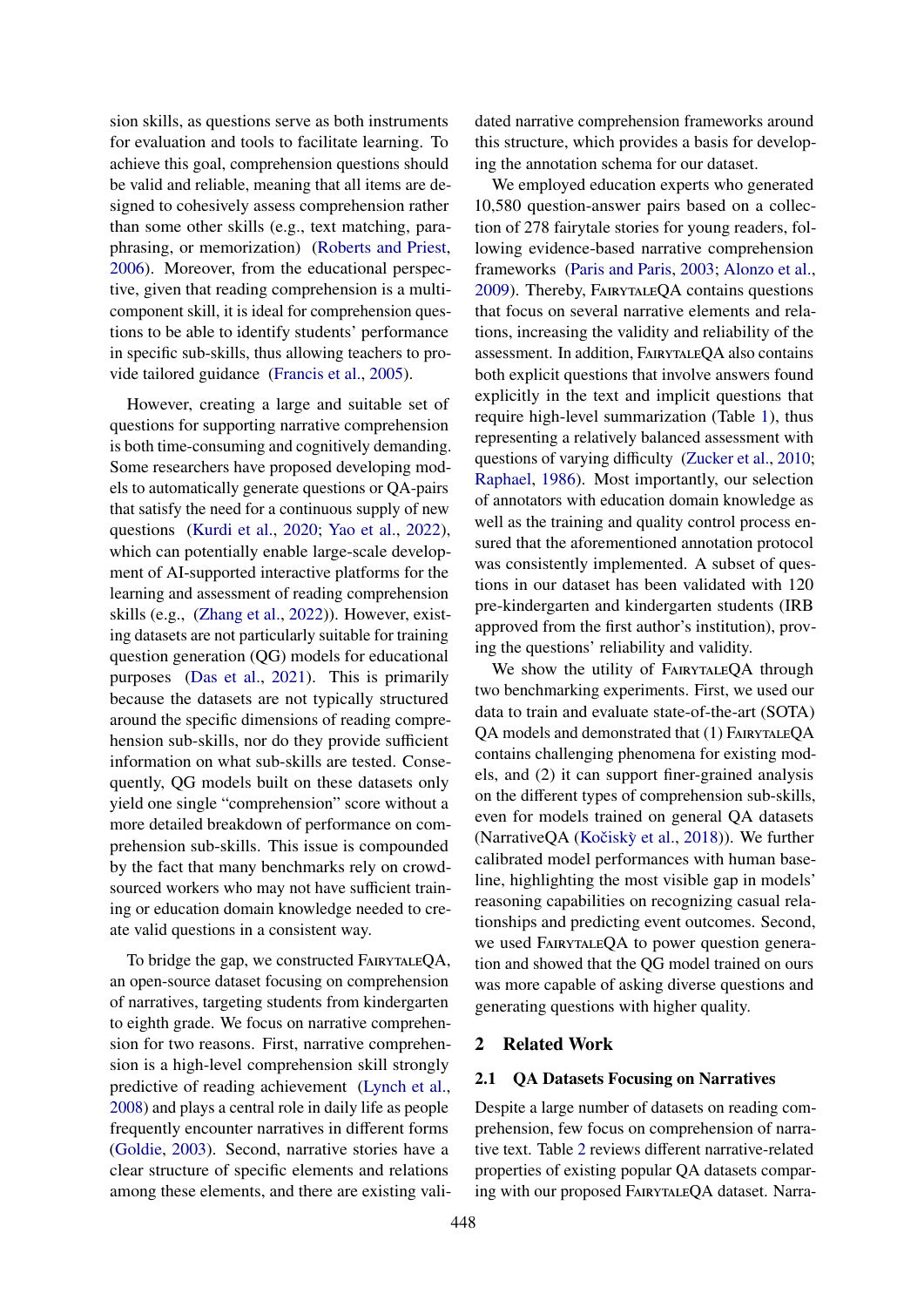<span id="page-2-0"></span>

| <b>Dataset</b>     | Educ.          | Narr.          | Q. Type    | A. Type      | A. Source        | <b>Generation</b> | <b>Document Source</b>                               |
|--------------------|----------------|----------------|------------|--------------|------------------|-------------------|------------------------------------------------------|
| <b>NarrativeOA</b> | No             | Yes            | Open-ended | Natural      | Free-form        | Crowd-sourced     | Movie Scripts, Literature<br>(Full story or summary) |
| <b>BookTest</b>    | No             | Yes            | Cloze      | Mult. Choice | Entity/Span      | Automated         | Literature<br>(Excerpt)                              |
| <b>TellMeWhy</b>   | N <sub>0</sub> | Yes            | Open-ended | Natural      | Free-form        | Crowd-sourced     | <b>Short Fiction (ROCStories)</b>                    |
| <b>RACE</b>        | Yes            | No.            | Open-ended | Mult. Choice | Free-form        | Expert            | (Partially) Literature<br>(Short story or excerpt)   |
| <b>CLOTH</b>       | Yes            | N <sub>0</sub> | Cloze      | Mult. Choice | Span             | Expert            | (Partially) Literature<br>(Short story or excerpt)   |
| <b>FAIRYTALEOA</b> | Yes            | Yes            | Open-ended | Natural      | Free-form & Span | Expert            | Literature<br>(Full story)                           |

Table 2: Properties of existing datasets compared to FairytaleQA.

tive $QA$  (Kočiskỳ et al., [2018\)](#page-9-7) is one of the representative datasets. It was generated by crowd workers who wrote QA pairs according to summaries of books or movie scripts, while the task takers are supposed to answer these questions based on their reading of original books or movie scripts. As such, this dataset is posited to evaluate a person's understanding of the underlying narrative, with a significant amount of event-related questions [\(Mou et al.,](#page-10-6) [2021\)](#page-10-6). However, NarrativeQA simply instructed crowd-sourced workers to generate questions as if they were to "test students" without using a detailed annotation protocol. It is questionable whether these workers actually had experiences in testing students, and the lack of protocol may have imposed too little control over the coverage of reading sub-skills.

BookTest [\(Bajgar et al.,](#page-9-8) [2016\)](#page-9-8) is an automatically constructed cloze-style QA dataset based on a collection of narrative texts retrieved from Project Gutenberg. The questions were generated by automatically removing a noun or entity in a sentence that has appeared in the preceding context. While cloze-style tests can be a valid instrument for assessing reading comprehension, their validity depends on the careful selection of words to be removed so that filling them in requires proper comprehension [\(Gellert and Elbro,](#page-9-9) [2013\)](#page-9-9). It is unlikely that automatically constructed cloze tests would meet such standards.

Another dataset, TellMeWhy [\(Lal et al.,](#page-9-10) [2021\)](#page-9-10), aims to facilitate and assess understanding of *causal relationships*. This dataset contains "why" questions that are relatively challenging, given that they require additional information not directly provided in the text. However, TellMeWhy only addresses one narrative component type (i.e., causal relationship), whereas FairytaleQA provides seven evaluation components. Moreover, TellMeWhy

was built upon ROCStories [\(Mostafazadeh et al.,](#page-10-7) [2016\)](#page-10-7) and thus only examine comprehension on incomplete story exerpts, which may have limited the dataset's ability to assess macro-level summarization and inference making.

### 2.2 QA Datasets for Reading Education

There are several benchmarks derived from sources for education purposes (e.g., exams or curricula). RACE [\(Lai et al.,](#page-9-11) [2017\)](#page-9-11) is a large-scale dataset consisting of comprehension questions from English exams for Chinese middle and high school students. RACE uses a mixture of narrative and informational paragraphs. These two genres require slightly different comprehension skills [\(Liebfre](#page-9-12)[und,](#page-9-12) [2021\)](#page-9-12), and students perform differently based on what genres of text they read [\(Denton et al.,](#page-9-13) [2015\)](#page-9-13). Mixing these two together in one dataset without annotating the specific genre of each story/question obscures the ability to offer a precise assessment. Moreover, RACE is in multiple-choice format, and paragraphs are usually shorter. These two characteristics may make the RACE dataset less challenging, and recent models have demon-strated close-to-human performance<sup>[2](#page-2-1)</sup>.

CLOTH [\(Xie et al.,](#page-10-8) [2017\)](#page-10-8) is a cloze-style dataset also collected from English exams with multiple choice fill-in-the-blank questions. CLOTH can be advantageous for educational QG as each question is labeled with the level of reasoning it involves. However, this dataset shares certain limitations inherent to multiple-choice formats [\(Klufa,](#page-9-14) [2015\)](#page-9-14).

## 2.3 Non-QA Datasets for Narrative Comprehension

There are some datasets that are designed for assessing narrative comprehension skills but do not

<span id="page-2-1"></span><sup>2</sup>[http://www.qizhexie.com/data/RACE\\_](http://www.qizhexie.com/data/RACE_leaderboard.html) [leaderboard.html](http://www.qizhexie.com/data/RACE_leaderboard.html)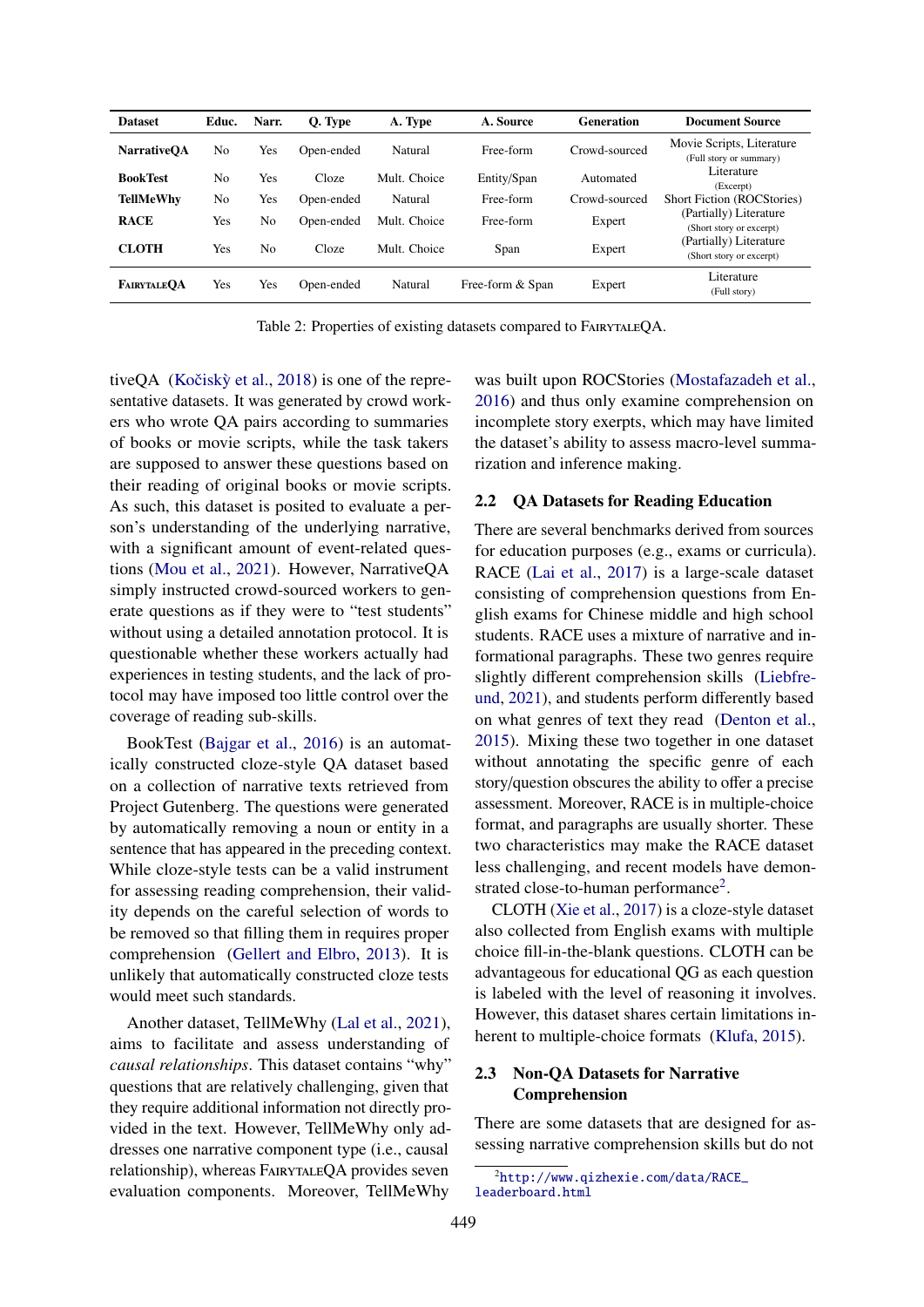use QA as a form of evaluation. Several datasets, such as NovelChapters [\(Ladhak et al.,](#page-9-15) [2020\)](#page-9-15) and BookSum (Kryściński et al., [2021\)](#page-9-16), evaluate models' comprehension through summarization tasks. However, there have been debates of whether comprehension can be assessed solely through summarization [\(Head et al.,](#page-9-17) [1989\)](#page-9-17), as summarization poses a high demand on writing that confounds the reading skills intended to be assessed. Two other recent datasets focus on singular specific elements in narratives. The LiSCU dataset [\(Brahman et al.,](#page-9-18) [2021\)](#page-9-18) targets readers' understanding of *characters*, and [Sims et al.](#page-10-9) [\(2019\)](#page-10-9) propose a dataset for detecting *events* in narratives. Given their focus on single narrative elements, these two datasets may not provide a comprehensive evaluation of narrative comprehension.

## 3 FairytaleQA

We developed the FAIRYTALEQA dataset to address some of the limitations in existing benchmarks. Our dataset contains 10,580 QA pairs from 278 classic fairytale stories. In the remainder of this section, we report the dataset construction process and its key statistics.

### 3.1 Source Texts

The narrative texts utilized in the dataset are classic fairytales with clear narrative structures. We gath-ered the text from the Project Gutenberg website<sup>[3](#page-3-0)</sup>, using "*fairytale*" as the search term. Due to a large number of fairytales found, we used the most popular stories based on the number of downloads since these stories are presumably of higher quality.

To ensure the readability of the text, we made a small number of minor revisions to some obviously outdated vocabulary (e.g., changing "ere" to "before") and the unconventional use of punctuation (e.g., changing consecutive semi-colons to periods). For each story, we evaluated the reading difficulty level using the textstat<sup>[4](#page-3-1)</sup> Python package, primarily based on sentence length, word length, and commonness of words. We excluded stories that are at 10th grade level or above.

These texts were broken down into small sections based on their semantic content by our annotators. The annotators were instructed to split the story into sections of 100-300 words that also contain meaningful content and are separated at

natural story breaks. An initial annotator would split the story, and this would be reviewed by a cross-checking annotator. Most of the resulting sections were one natural paragraph of the original text. However, sometimes several paragraphs were combined (usually dialogue); and some exceptionally long paragraphs that contained more than one focal event were divided into multiple sections. On average, there are 15 sections per story, and each section has an average of 150 words (Table [4\)](#page-5-0).

### <span id="page-3-2"></span>3.2 Schema for Question Annotation

Categorization via Narrative Elements or Relations FAIRYTALEQA is intended to include QA pairs that capture the seven narrative elements/relations that are verified in prior educational research [\(Paris and Paris,](#page-10-3) [2003\)](#page-10-3). Definitions of question types are shown below. Example questions for each type are in Appendix [D.](#page-13-0)

- Character questions ask test takers to identify the character of the story or describe characteristics of characters.
- Setting questions ask about a place or time where/when story events take place and typically start with "*Where*" or "*When*".
- Action questions ask about characters' behaviors or information about that behavior.
- Feeling questions ask about the character's emotional status or reaction to certain events and are typically worded as "*How did*/*does*/*do . . . feel*".
- Causal relationship questions focus on two events that are causally related where the prior events causally lead to the latter event in the question. This type of questions usually begins with "*Why*" or "*What made*/*makes*".
- Outcome resolution questions ask for identifying outcome events that are causally led to by the prior event in the question. This type of questions are usually worded as "*What happened*/*happens*/*has happened...after...*".
- Prediction questions ask for the unknown outcome of a focal event, which is predictable based on the existing information in the text.

These labels are to ensure the presence of the variety of questions' sub-skills so that the models trained on this dataset can also generate the variety. The labels are not intended to aid the training of a model to classify questions. Some – but not all – of the labels may be determined by surface features. For example, *feeling* questions typically contain the words "feel" or "feels", while *action* questions

<span id="page-3-0"></span> ${}^{3}$ <https://www.gutenberg.org/>

<span id="page-3-1"></span><sup>4</sup><https://pypi.org/project/textstat/>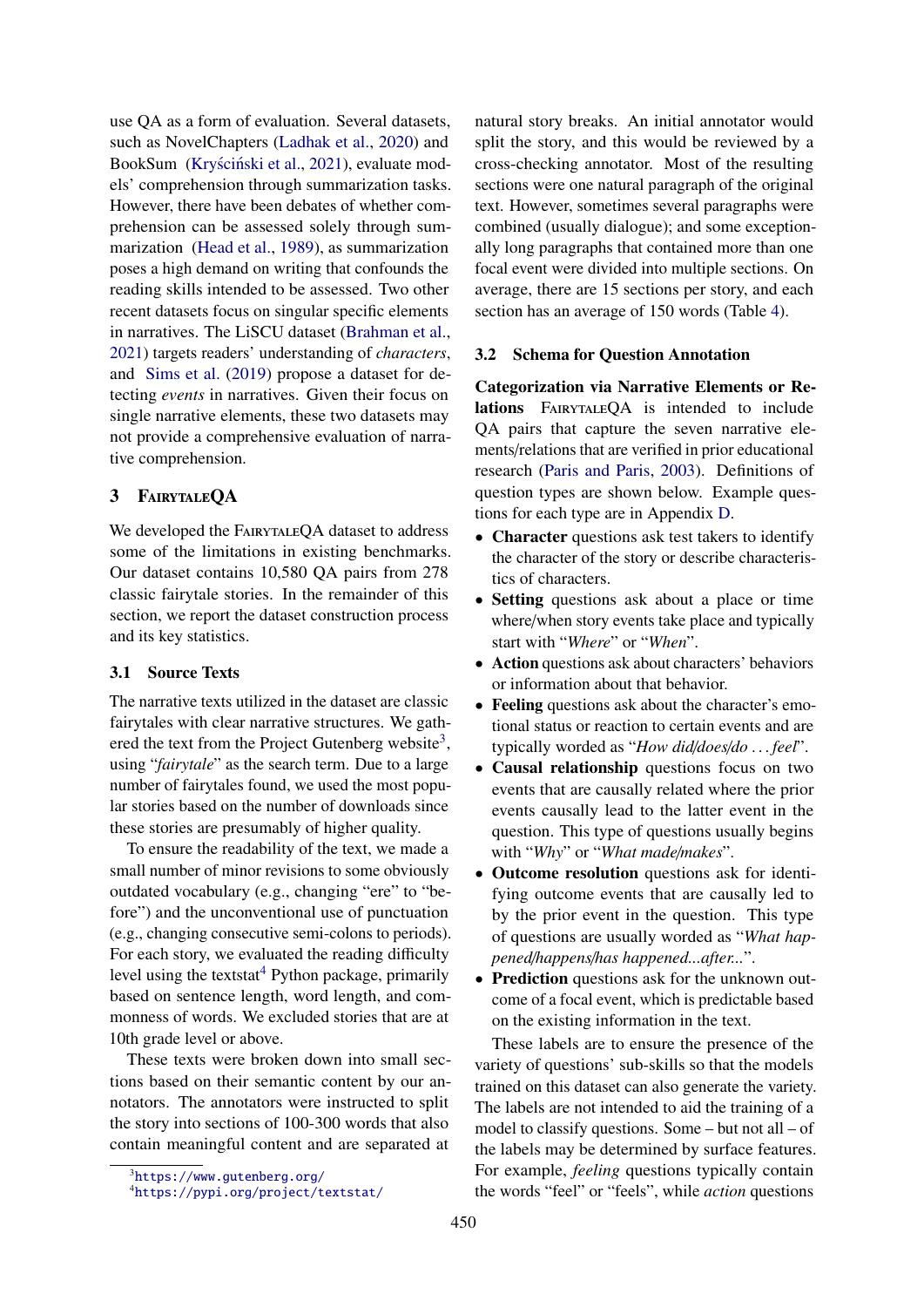<span id="page-4-0"></span>

| FAIRYTALEOA             |                                                                                            | Train  |                |            |        | Validation |          |      |                      | <b>Test</b> |                |      |
|-------------------------|--------------------------------------------------------------------------------------------|--------|----------------|------------|--------|------------|----------|------|----------------------|-------------|----------------|------|
| <b>Dataset</b>          | 232 Books with 8548 QA-pairs<br>23 Books with 1025 QA-pairs<br>23 Books with 1007 QA-pairs |        |                |            |        |            |          |      |                      |             |                |      |
|                         | Mean                                                                                       | S.D.   | Min            | <b>Max</b> | Mean   | S.D.       | Min      |      | $Max \parallel Mean$ | S.D.        | Min            | Max  |
| # section per story     | 14.4                                                                                       | 8.8    | $\overline{c}$ | 60         | 16.5   | 10.0       | 4        | 43   | 15.8                 | 10.8        | $\overline{c}$ | 55   |
| # tokens per story      | 2160.9                                                                                     | 1375.9 | 228            | 7577       | 2441.8 | 1696.9     | 425      | 5865 | 2313.4               | 1369.6      | 332            | 6330 |
| # tokens per section    | 149.6                                                                                      | 64.8   | 12             | 447        | 147.8  | 56.7       | 33       | 298  | 145.8                | 58.6        | 24             | 290  |
| # questions per story   | 36.8                                                                                       | 28.9   | 5              | 161        | 44.5   | 29.5       | 13       | 100  | 43.7                 | 28.8        | 12             | 107  |
| # questions per section | 2.8                                                                                        | 2.440  | $\Omega$       | 18         | 2.9    | 2.3        | $\Omega$ | 16   | 3.0                  | 2.4         | $\Omega$       | 15   |
| # tokens per question   | 10.2                                                                                       | 3.2    | 3              | 27         | 10.9   | 3.2        | 4        | 24   | 10.5                 | 3.1         | 3              | 25   |
| # tokens per answer     | 7.1                                                                                        | 6.0    |                | 69         | 7.7    | 6.3        | 1        | 70   | 6.8                  | 5.2         |                | 44   |

Table 3: Core statistics of the FairytaleQA dataset, which has 278 books and 10580 QA-pairs.

are more broad in their format.

Categorization via Source of Answers Orthogonal to the aforementioned question categories, questions in FairytaleQA are also categorized based on whether or not the answer source can be directly found in the text, namely explicit versus implicit questions. In general, explicit questions revolve around a specific story fact, and implicit questions require summarizing and making an inference based on information that is only implicit in the text. Using a combination of explicit and implicit questions yields an assessment with more balanced difficulty [\(Raphael,](#page-10-5) [1986;](#page-10-5) [Zucker et al.,](#page-10-4) [2010\)](#page-10-4). In our data, explicit and implicit questions are defined as below (Examples in Appendix C):

- Explicit questions ask for answers that can be directly found in the stories. In other words, the source of answer are spans of text.
- Implicit questions ask for answers that cannot be directly found in the text. Answering the questions require either reformulating language or making inference. In other words, the answer source is "free-form", meaning that the answers can be any free-text, and there is no limit to where the answer comes from.

### 3.3 Annotation Process

Five annotators were involved in the annotation of QA pairs. All of these annotators have a B.A. degree in education, psychology, or cognitive science and have substantial experience in teaching and reading assessment. These annotators were supervised by three experts in literacy education.

Annotation Guidelines The annotators were instructed to imagine that they were creating questions to test elementary or middle school students in the process of reading a complete story. We required the annotators to generate only natural, open-ended questions , avoiding "yes-" or "no-" questions. We also instructed them to provide a diverse set of questions about 7 different narrative elements, and with both implicit and explicit questions. Each question in the dataset has a label on the narrative element/relation to be assessed and whether it is implicit or explicit.

We asked the annotators to also generate answers for each of their questions. We asked them to provide the shortest possible answers but did not restrict them to complete sentences or short phrases. For explicit questions, annotators extracted the shortest phrase from the text as the answer (i.e., span). For implicit questions, annotators provided at least two possible answers for each question (i.e., free-form). We also asked the annotators to label which section(s) the question and answer was from. We did not specify the number of questions per story to account for story length variability and to allow annotators to create meaningful questions rather than be forced to add unnecessary questions. However, we did ensure that the annotators broadly averaged 2-3 questions per *section* in order to guarantee dataset size.

Annotator Training and Cross-Checking All annotators received a two-week training in which each of them was familiarized with the coding template (described in the section below) and conducted practice coding on the same five stories. The practice QA pairs were then reviewed by the other annotators and the three experts, and discrepancies among annotators were discussed. At the end of the training session, the five annotators had a little disagreement with the questions generated by other coders. During the annotation process, the team met once every week to review and discuss each member's work. All QA pairs were cross-checked by two annotators, and 10% of the QA pairs were additionally checked by the expert supervisor. This process was to ensure that the questions focused on key information to the narrative and the answers to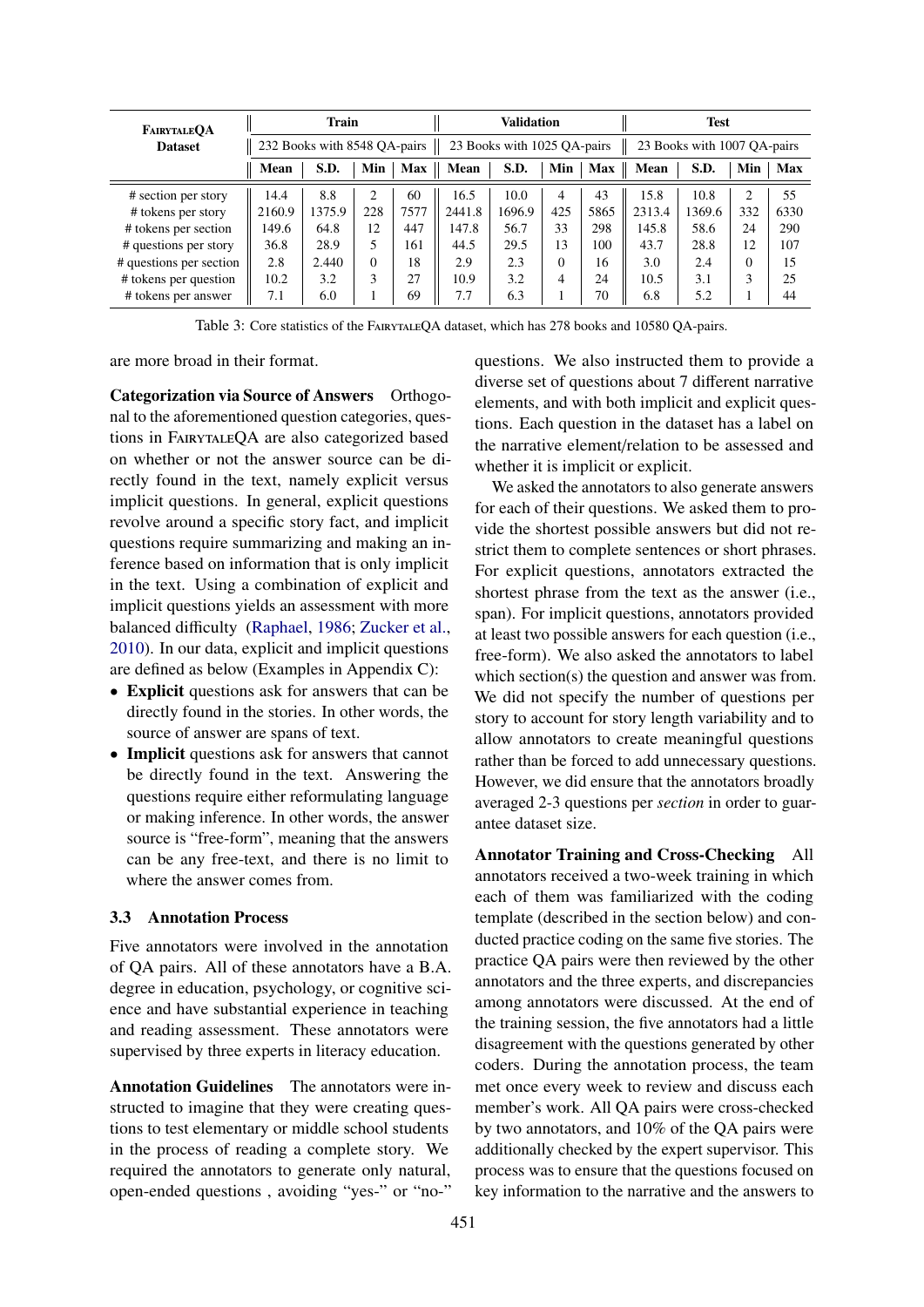<span id="page-5-0"></span>

|                                 | Mean   | Min | Max  |        |  |  |  |  |
|---------------------------------|--------|-----|------|--------|--|--|--|--|
| <b>Story Characteristics</b>    |        |     |      |        |  |  |  |  |
| Sections / story                | 14.7   | 2   | 60   | 9.2    |  |  |  |  |
| Tokens / story                  | 2196.7 | 228 | 7577 | 1401.3 |  |  |  |  |
| Tokens / section                | 149.1  | 12  | 447  | 63.6   |  |  |  |  |
| <b>Ouestion Characteristics</b> |        |     |      |        |  |  |  |  |
| Tokens / question               | 10.3   | 3   | 27   | 3.3    |  |  |  |  |
| Tokens / answer                 | 7.2    |     | 69   | 6.1    |  |  |  |  |
| Questions / story               | 38.1   | 5   | 161  | 29     |  |  |  |  |
| Questions / section             | 2.9    |     | 18   | 2.4    |  |  |  |  |

Table 4: Various descriptive statistics for the length of stories and number of questions in the dataset.

<span id="page-5-1"></span>

| Category                    | Count | Percentage $(\% )$ |
|-----------------------------|-------|--------------------|
| <b>Attributes</b>           |       |                    |
| character                   | 1172  | 11.08              |
| causal relationship         | 2940  | 27.79              |
| action                      | 3342  | 31.59              |
| setting                     | 630   | 5.95               |
| feeling                     | 1024  | 9.68               |
| prediction                  | 486   | 4.59               |
| outcome resolution          | 986   | 9.32               |
| <b>Explicit vs Implicit</b> |       |                    |
| explicit                    | 7880  | 74.48              |
| implicit                    | 2700  | 25.52              |

Table 5: Breakdown of questions per category based on the schema in Section [3.2.](#page-3-2)

the questions were correct.

Agreement among Annotators The questions generated by the five coders showed a consistent pattern. All coders' questions have similar lengths (average length ranging from 8 to 10 words among the coders) and have similar readability levels (average readability between fourth to fifth grade among the coders). The distributions in narrative elements focused as well as implicit/explicit questions were also consistent. A detailed description of the distributions by coders is displayed in Appendix [E.](#page-13-1) We chose not to use traditional inter-annotator agreement (IAA) metrics like Kappa coefficients because we explicitly asked the coders to generate questions and answers with variable language to aid QA and QG models based on this dataset. This language variability leads to inaccurate IAA metrics by traditional means [\(Amidei et al.,](#page-9-19) [2018\)](#page-9-19), leading to our decision.

Second Answer Annotation For the 46 stories used as the evaluation set, we annotate a second reference answer by asking an annotator to independently read the story and answer the questions generated by others. All questions were judged as

answerable and thus answered by the second annotator. The second answers are used for both human QA performance estimation and for providing multiple references in automatic QA evaluation.

### 3.4 Statistics of FairytaleQA

We random split the FAIRYTALEQA dataset into train/val/test splits with a QA ratio of roughly 8:1:1. Table [3](#page-4-0) shows the detailed statistics of the Fairy-TALEQA Dataset in train/val/test splits.

Overall, the resulting FairytaleQA dataset contained 10,580 questions from 278 fairytale stories. The description of story and question characteristics is presented in Table [4.](#page-5-0) In FairytaleQA, *action* and *causal relationship* questions are the two most common types, constituting 31.6% and 27.8%, respectively, of all questions. *Outcome resolution, character,* and *feeling* types each constitute about 10% of all questions. *Setting* and *prediction* questions are about 5% each. Our dataset contains about 75% explicit questions and 25% implicit questions (Table [5](#page-5-1) for details).

Validation of FairytaleQA for Comprehension Assessment We validated the questions in FairytaleQA using established procedures in educational assessment development [\(Özdemir and](#page-10-10) [Akyol,](#page-10-10) [2019\)](#page-10-10) and have proven that our questions have high reliability and validity. Specifically, we sampled a small subset of the questions in our dataset (11 questions generated for one story) and tested them among 120 students in prekindergartens and kindergartens. This study was preapproved by the IRB in first author's institution. The Cronbach's coefficient alpha was 0.83 for the items in this story comprehension assessment; suggesting was high internal reliability. We also linked children's performance answering our questions to another validated language assessment [\(Mar](#page-9-20)[tin and Brownell,](#page-9-20) [2011\)](#page-9-20), and the correlation was strong  $0.76$  (p<.001), suggesting an excellent external validity.

## 4 Baseline Benchmark: Question Answering

In the following sections, we present a couple of baseline benchmarks on both the Question Answering (QA) task and the Question Generation (QG) task with FAIRYTALEQA. We leveraged both pretrained neural models and models fine-tuned on different QA datasets, including NarrativeQA and our dataset, FairytaleQA. The baseline results show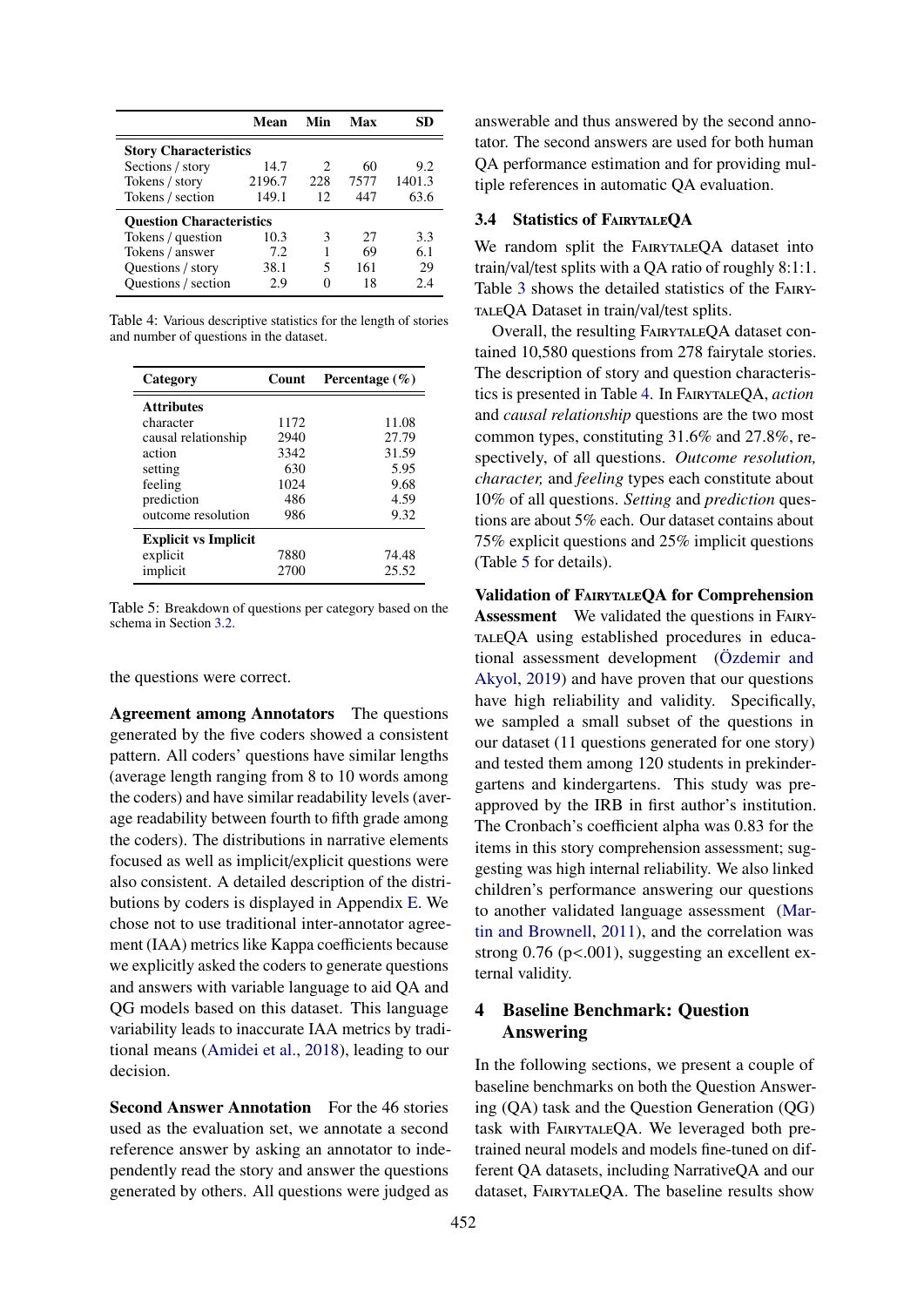<span id="page-6-0"></span>

| Model                                                                                               | <b>Validation / Test</b><br>ROUGE-L F1          |
|-----------------------------------------------------------------------------------------------------|-------------------------------------------------|
| <b>Pre-trained Models</b><br><b>BERT</b><br><b>DistilBERT</b><br><b>BART</b>                        | 0.104 / 0.097<br>0.097 / 0.082<br>0.108 / 0.088 |
| <b>Fine-tuned Models</b><br>BART fine-tuned on NarrativeQA<br><b>BART</b> fine-tuned on FAIRYTALEQA | 0.475/0.492<br>0.533 / 0.536                    |
| $H$ uman $\ddagger$                                                                                 | 0.651/0.644                                     |

Table 6: Question Answering benchmarks on FairytaleQA validation and test splits. ‡Human results are obtained via cross-estimation between the two annotated answers, thus are underestimated. Still, they outperform models. We leave a full large-scale human study to future work.

that our FAIRYTALEQA demonstrates challenging problems to existing approaches, and those models fine-tuned on FairytaleQA can benefit from the annotations a lot to achieve significant performance improvement. We also report human performance by scoring one reference answer to the other.

#### 4.1 Question Answering Task and Model

Question Answering (QA) is a straightforward task that our FairytaleQA dataset can contribute to. We leveraged the commonly-used Rouge-L F1 score for the evaluation of QA performances. For each QA instance, we compared the generated answer with each of the two ground-truth answers and took the higher Rouge-L F1 score.

#### 4.2 Main Results

Here in Table [6,](#page-6-0) we show the QA performance of a few pretrained SOTA neural-model architectures: BERT [\(Devlin et al.,](#page-9-21) [2018\)](#page-9-21), BART [\(Lewis et al.,](#page-9-22) [2019\)](#page-9-22), and DistilBERT[\(Sanh et al.,](#page-10-11) [2019\)](#page-10-11). The quality of answers generated by these pre-trained models is on par with each other. Since BART outperformed other model architectures in the QA task of NarrativeQA [\(Mou et al.,](#page-10-6) [2021\)](#page-10-6), we decided to use BART as the backbone for our fine-tuned models.

We report the performance of fine-tuned BART models with the following settings: BART finetuned on NarrativeQA, which is the SOTA model reported in [\(Mou et al.,](#page-10-6) [2021\)](#page-10-6), and another BART model fine-tuned on FairytaleQA. We note that for the QA task, the model that was fine-tuned on FairytaleQA dataset performs much better than the model fine-tuned on NarrativeQA by at least 5%. Even the human performance is underestimated

<span id="page-6-1"></span>

Figure 1: Decomposed QA results (Rouge-L) on 7 narrative elements on the validation split.

here because it is obtained via cross-estimation between two annotated answers, this result still leaves around 12% on both splits between human performance and the model fine-tuned with FAIRYTALEQA, which demonstrates that the QA task is still a challenging problem for existing works on our FairytaleQA dataset. We leave a full large-scale human study for evaluating the accurate human performance to future work.

#### 4.3 Analysis

Performance Decomposition Given that FAIRYtaleQA has question type annotations on all the question-answer pairs, it supports the decomposition of performance on different types, thus resulting in a comprehensive picture of which reading skills the models lack the most.

Figure [1](#page-6-1) presents the QA performance decomposition as a radar visualization. (The full results on both validation and test sets can be found in Table [10](#page-11-0) in Appendix [A\)](#page-11-1). Compared to the model trained on NarrativeQA, our FairytaleQA led to the biggest improvement on dimensions of Setting and Feeling with more than 10% increase. The Character and Prediction dimensions were also improved by a large margin (7-8%). The large improvements in these dimensions suggested that despite the NarrativeQA dataset's overall focus on narrative comprehension, it might not include questions that sufficiently cover some of the fundamental elements, probably due to the lack of detailed annotating protocol and typical crowd workers' limited knowledge in reading assessment.

By comparison, on dimensions of Action, Causal Relationship and Outcome Resolution, our model fine-tuned on FairytaleQA resulted in smaller improvement compared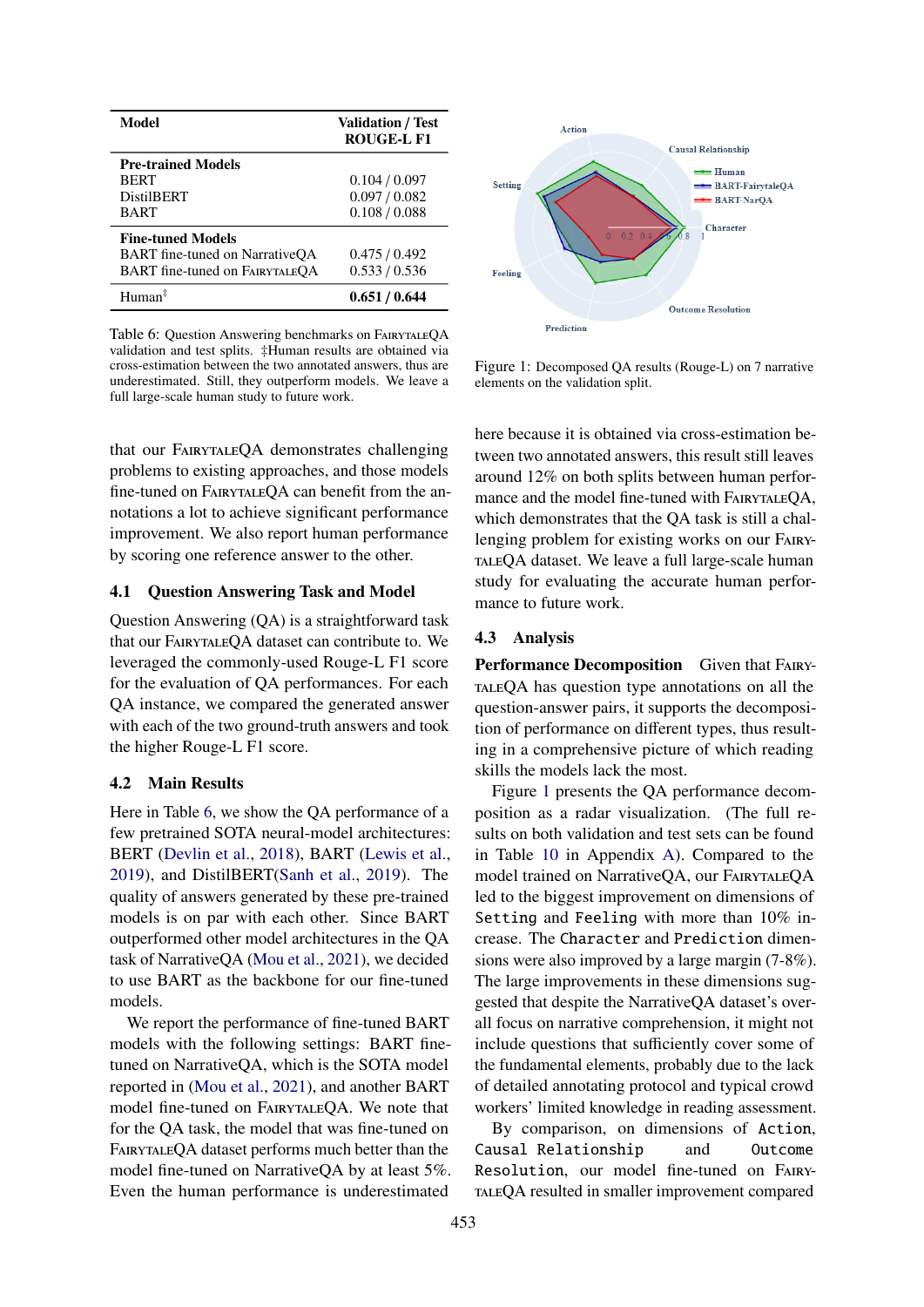<span id="page-7-0"></span>

Figure 2: Learning curve of the QA model on FAIRYTALEQA with varying size of training data.

to the model fine-tuned on NarrativeQA. This is likely due to the fact that most of the NarrativeQA questions are about event arguments and causal or temporal relations between events, as suggested by a human study [\(Mou et al.,](#page-10-6) [2021\)](#page-10-6).

Our performance decomposition also revealed substantial gaps between existing SOTA models and humans. Specifically, humans were 15- 20% better on Causal Relationship, Outcome Resolution and Prediction. The model-human performance gaps on Causal Relationship and Outcome Resolution likely reflected the deficiency of current NLP models in understanding story plots, and the gap on Prediction might be due to the fact that this dimension asked the models to envision what would come next in the text, which required connecting commonsense knowledge with the content of the text. The model-human performance gaps on Character and Setting were also considerable, suggesting that the models' ability to understand these basic reading elements still has much room for improvement.

Finally, it was interesting that the model trained on our dataset outperformed humans on the Feeling dimension. This was likely because the answers to these Feeling questions were most explicitly described in the story. Therefore, it did not actually require reasoning of the character's mental states, but rather understanding which parts of the texts express the feelings. Another QA performance decomposition result based on explicit/implicit question types is provided in Appendix [B.](#page-11-2)

Learning Curve Finally, we present the learning curve of the BART QA model on our Fairy-TALEQA. Figure [2](#page-7-0) plots the model performance on the validation set with different sizes of training data. The curve became flatter after training with 6,000 QA pairs in our dataset. This suggested that

<span id="page-7-1"></span>

| Model                                          | <b>Validation / Test</b><br><b>ROUGE-L F1</b> |
|------------------------------------------------|-----------------------------------------------|
| BART fine-tuned on NarrativeOA                 | 0.424 / 0.442                                 |
| <b>BART</b> fine-tuned on FAIRYTALEOA          | 0.527/0.527                                   |
| BART fine-tuned on NarrativeOA and FAIRYTALEOA | 0.508 / 0.519                                 |

Table 7: Question Generation benchmarks on FairytaleQAvalidation and test splits.

<span id="page-7-2"></span>

|       | Groundtruth | <b>BART-</b><br><b>NarOA</b> | <b>BART-</b><br>FAIRYTALEOA |
|-------|-------------|------------------------------|-----------------------------|
| Who   | 84          | 62                           | 97                          |
| What  | 426         | 716                          | 447                         |
| Why   | 287         | 144                          | 304                         |
| How   | 178         | 59                           | 129                         |
| Where | 44          | 35                           | 47                          |
| Other | 6           | Q                            |                             |

Table 8: Distribution of question word in QG task for validation split by benchmark models.

our dataset has a reasonably good size for finetuning a SOTA pre-trained model, and the performance gap between models and humans requires a more sophisticated reading model design rather than solely augmenting the training examples.

## 5 Baseline Benchmark: Question Generation

### 5.1 Question Generation Task and Model

In terms of the QG performance on FairytaleQA, the task was to generate questions that correspond to the given answers and the context. This task has important empirical applications that in the future, models may help teachers to create questions in the educational settings.

Similar to the QA task, we fine-tuned a BART model to generate a question conditioned on each human-labeled answer and corresponding story section. The generated question is then evaluated with the corresponding ground-truth question. We used ROUGE-L F1 score as the evaluation metric. For this QG task, we compare the models fine-tuned on NarrativeQA, on FairytaleQA, and on both datasets.

### 5.2 Results and Analysis

Table [7](#page-7-1) displays the QG results. The model finetuned on FAIRYTALEQA demonstrated a clear advantage on Rouge-L over the model fine-tuned on NarrativeQA. It is worth noting that the model finetuned on both NarrativeOA and FAIRYTALEOA performs worse than the model fine-tuned on FairytaleQA only; we would assume that NarrativeQA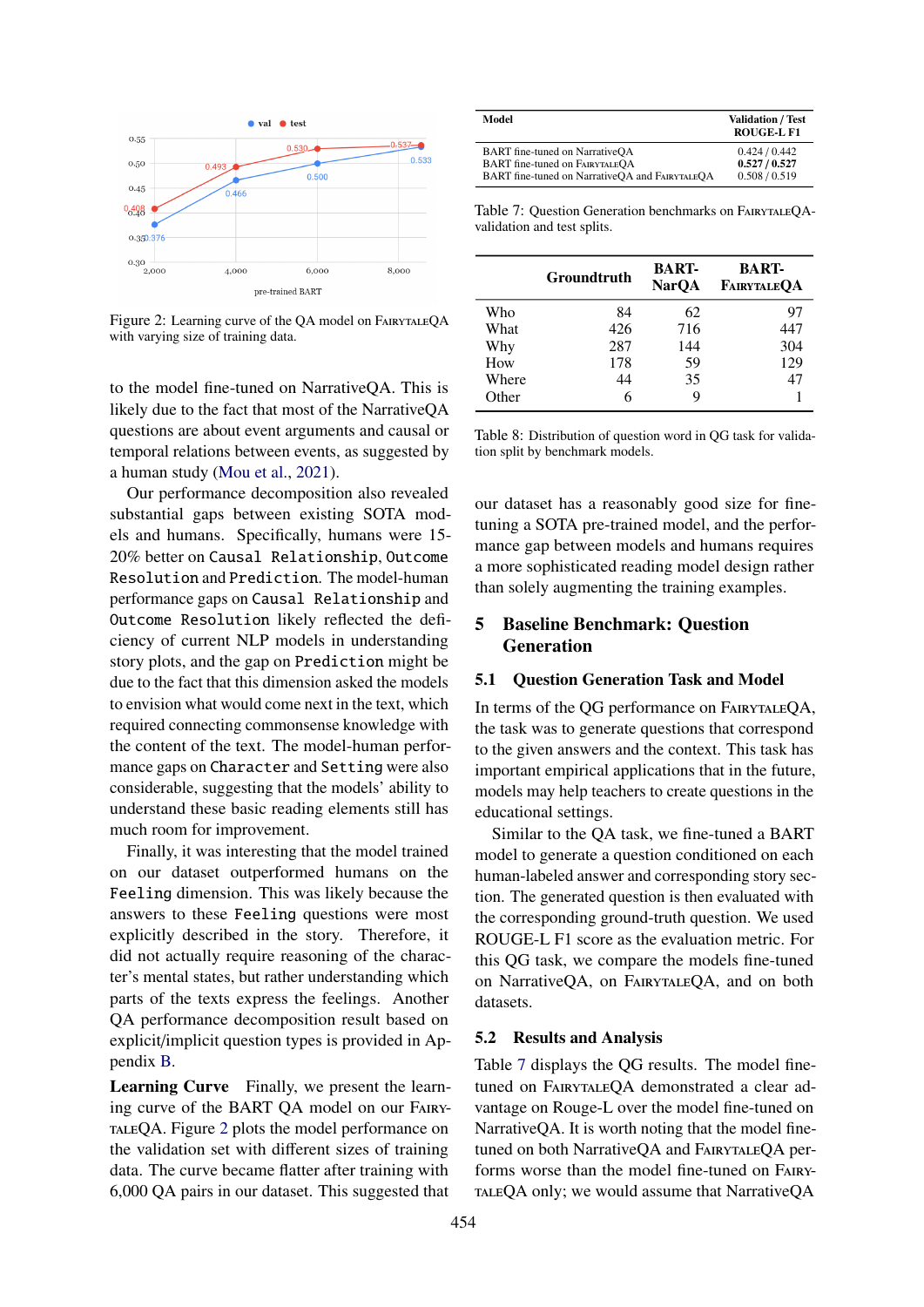<span id="page-8-0"></span>Input story section: the wild people who dwell in the south-west are masters of many black arts. they often lure men of the middle kingdom to their country by promising them their daughters in marriage, but their promises are not to be trusted. once there was the son of a poor family, who agreed to labor for three years for one of the wild men in order to become his son-in-law.

Input Answer 1: The son of a poor family.

Ground-truth Question

Who agreed to labor for three years for one of the wild men in order to become his son-in-law?

Outputs

*BART-NarQA:* What was the son of a poor family? *BART-*FairytaleQA*:* Who agreed to labor for one of the wild men in order become his son-in law?

Input Answer 2: The wild people.

Ground-truth Question

Who dwelled in the south-west and were masters of many black arts?

**Outputs** 

*BART-NarQA:* What dwells in the south-west? *BART-*FairytaleQA*:* Who dwell in the south-west are masters of many black arts?

Table 9: Qualitative analysis of QG models fine-tuned on NarQA or FairytaleQA dataset.

dataset introduces noises in question type distribution or semantics during the training process.

Further analysis (Table [8\)](#page-7-2) examined the distribution of generated question types according to the beginning word of a question (wh- words). The questions generated by FairytaleQA more closely resembled the pattern of the ground-truth questions, suggesting that our dataset was able to improve the model's ability to mimic the education experts' strategy of asking questions that assess the seven elements of reading comprehension.

This result is further supported by qualitative analysis (as seen in examples in Table [9\)](#page-8-0). Compared to the QG model trained with FairytaleQA, the baseline model trained with NarrativeQA dataset tended to generate vague questions that did not build upon specific contextual evidence within the narratives. These kinds of vague questions may not be suitable in educational settings, as improving students' skills to find text evidence to support their comprehension is a crucial aspect of reading education. The disparity between the two models might be attributed to how the QA-pairs were constructed in these two datasets: while NarrativeQA was constructed by crowd workers who only read the abstract of the stories, FairytaleQA required annotators to read the complete story before developing QA-pairs. As such, it is not surprising that models trained on FairytaleQA dataset could generate questions that are more closely related to the contextual evidence within the original text. In addition, we also observed that the model trained on NarrativeQA tended to generate questions with seemingly more correct grammar but were factually inaccurate (Table [12](#page-11-3) Appendix [C\)](#page-11-4).

### 6 Conclusion and Future work

In summary, we constructed a large-scale dataset, FAIRYTALEQA, for the context of children's narrative comprehension. The dataset was generated through a rigorous labeling process with educational domain experts. This dataset has been helpful to support preliminary works on QG tasks [\(Yao](#page-10-1) [et al.,](#page-10-1) [2022;](#page-10-1) [Zhao et al.,](#page-10-12) [2022\)](#page-10-12) and already enabled possibilities for new downstream AI-for-Education applications [\(Zhang et al.,](#page-10-2) [2022;](#page-10-2) [Xu et al.,](#page-10-13) [2021\)](#page-10-13).

Howerver, we acknowledge our work also has limitations that require future works to continue the exploration. As aforementioned, the human performance results for QA task are underestimated because they are obtained via cross-estimation between the two annotated answers. One possibility for future work is to conduct a large-scale human annotation to collect more answers per each question and then leverage the massive annotated answers to better establish a human performance evaluation. Another avenue of future work is to leverage our dataset to detect and remediate social stereotypes and biases represented in story narratives – the bias analysis in the children storybook corpus has been an underexplored research topic for the ML community, but it has profound societal impacts on the soceity. Through such analysis on our dataset, we may be able to answer "how do social stereotype and bias come into a child's mind?"

In sum, there are many new research and application opportunities enabled by our FairytaleQA dataset, and we welcome researchers from both NLP and education communities to join our effort to continue this endeavor.

## Acknowledgements

We thank Schmidt Futures for providing funding for the development of the FairytaleQA dataset. This work is also supported by the National Science Foundation (Grant No. 1906321 and 2115382).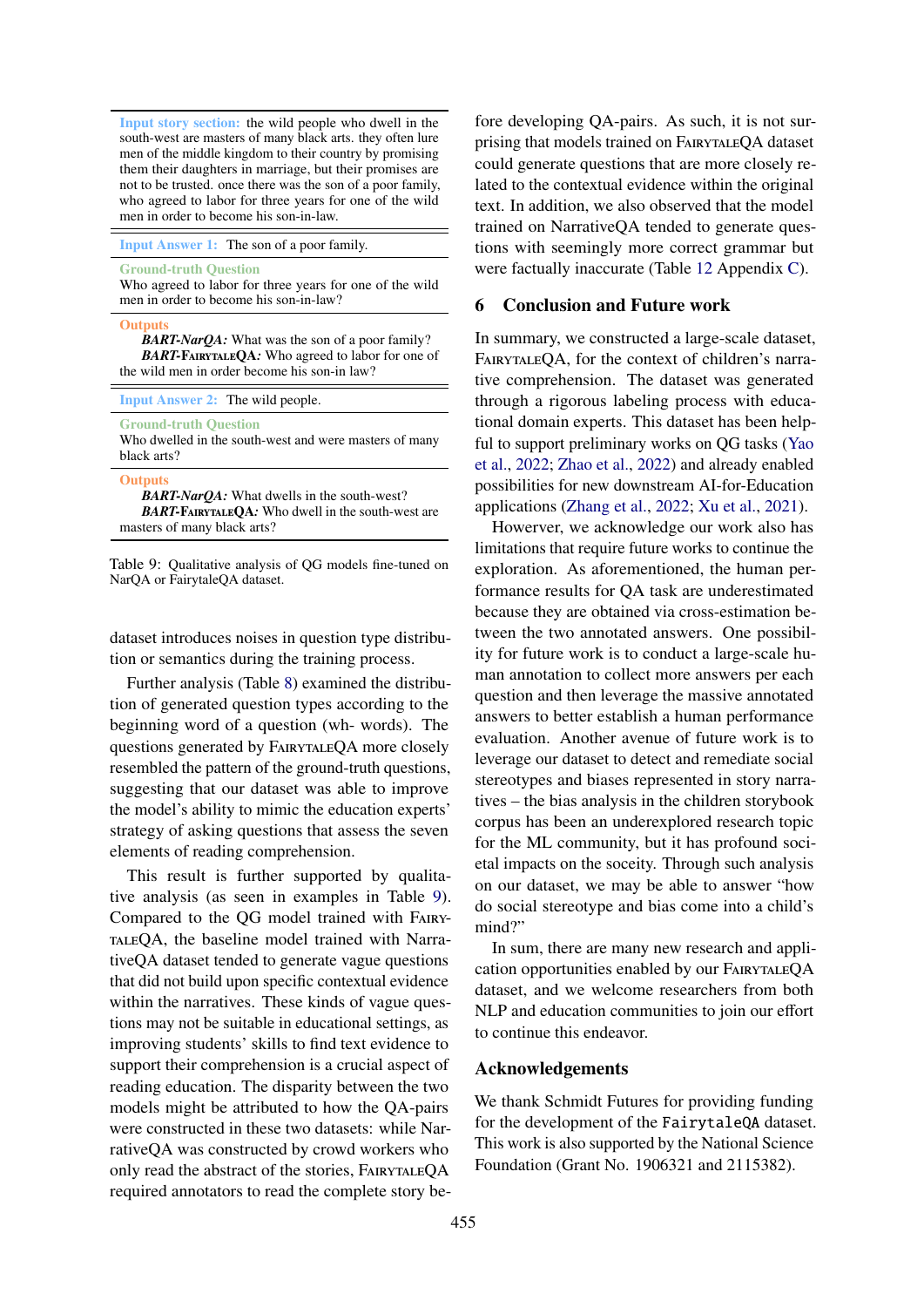### References

- <span id="page-9-6"></span>Julie Alonzo, Deni Basaraba, Gerald Tindal, and Ronald S Carriveau. 2009. They read, but how well do they understand? an empirical look at the nuances of measuring reading comprehension. *Assessment for E*ff*ective Intervention*, 35(1):34–44.
- <span id="page-9-19"></span>Jacopo Amidei, Paul Piwek, and Alistair Willis. 2018. [Rethinking the agreement in human evaluation tasks.](https://aclanthology.org/C18-1281) In *Proceedings of the 27th International Conference on Computational Linguistics*, pages 3318–3329, Santa Fe, New Mexico, USA. Association for Computational Linguistics.
- <span id="page-9-8"></span>Ondrej Bajgar, Rudolf Kadlec, and Jan Kleindienst. 2016. Embracing data abundance: Booktest dataset for reading comprehension. *arXiv preprint arXiv:1610.00956*.
- <span id="page-9-18"></span>Faeze Brahman, Meng Huang, Oyvind Tafjord, Chao Zhao, Mrinmaya Sachan, and Snigdha Chaturvedi. 2021. " let your characters tell their story": A dataset for character-centric narrative understanding. *arXiv preprint arXiv:2109.05438*.
- <span id="page-9-3"></span>Bidyut Das, Mukta Majumder, Santanu Phadikar, and Arif Ahmed Sekh. 2021. Automatic question generation and answer assessment: a survey. *Research and Practice in Technology Enhanced Learning*, 16(1):1– 15.
- <span id="page-9-13"></span>Carolyn A Denton, Mischa Enos, Mary J York, David J Francis, Marcia A Barnes, Paulina A Kulesz, Jack M Fletcher, and Suzanne Carter. 2015. Text-processing differences in adolescent adequate and poor comprehenders reading accessible and challenging narrative and informational text. *Reading Research Quarterly*, 50(4):393–416.
- <span id="page-9-21"></span>Jacob Devlin, Ming-Wei Chang, Kenton Lee, and Kristina Toutanova. 2018. Bert: Pre-training of deep bidirectional transformers for language understanding. *arXiv preprint arXiv:1810.04805*.
- <span id="page-9-1"></span>David J Francis, Jack M Fletcher, Hugh W Catts, and J Bruce Tomblin. 2005. Dimensions affecting the assessment of reading comprehension. In *Children's reading comprehension and assessment*, pages 387– 412. Routledge.
- <span id="page-9-9"></span>Anna S Gellert and Carsten Elbro. 2013. Cloze tests may be quick, but are they dirty? development and preliminary validation of a cloze test of reading comprehension. *Journal of Psychoeducational Assessment*, 31(1):16–28.
- <span id="page-9-5"></span>Peter Goldie. 2003. One's remembered past: Narrative thinking, emotion, and the external perspective. *Philosophical Papers*, 32(3):301–319.
- <span id="page-9-17"></span>Martha H Head, John E Readence, and Ray R Buss. 1989. An examination of summary writing as a measure of reading comprehension. *Literacy Research and Instruction*, 28(4):1–11.
- <span id="page-9-0"></span>Young-Suk Grace Kim. 2017. Why the simple view of reading is not simplistic: Unpacking component skills of reading using a direct and indirect effect model of reading (dier). *Scientific Studies of Reading*, 21(4):310–333.
- <span id="page-9-14"></span>Jindrich Klufa. 2015. Multiple choice question tests– advantages and disadvantages. In *3rd International Conference on Education and Modern Educational Technologies (EMET)*, pages 39–42.
- <span id="page-9-7"></span>Tomáš Kočiskỳ, Jonathan Schwarz, Phil Blunsom, Chris Dyer, Karl Moritz Hermann, Gábor Melis, and Edward Grefenstette. 2018. The narrativeqa reading comprehension challenge. *Transactions of the Association for Computational Linguistics*, 6:317–328.
- <span id="page-9-16"></span>Wojciech Kryściński, Nazneen Rajani, Divyansh Agarwal, Caiming Xiong, and Dragomir Radev. 2021. Booksum: A collection of datasets for longform narrative summarization. *arXiv preprint arXiv:2105.08209*.
- <span id="page-9-2"></span>Ghader Kurdi, Jared Leo, Bijan Parsia, Uli Sattler, and Salam Al-Emari. 2020. A systematic review of automatic question generation for educational purposes. *International Journal of Artificial Intelligence in Education*, 30(1):121–204.
- <span id="page-9-15"></span>Faisal Ladhak, Bryan Li, Yaser Al-Onaizan, and Kathleen McKeown. 2020. Exploring content selection in summarization of novel chapters. In *Proceedings of the 58th Annual Meeting of the Association for Computational Linguistics*, pages 5043–5054.
- <span id="page-9-11"></span>Guokun Lai, Qizhe Xie, Hanxiao Liu, Yiming Yang, and Eduard Hovy. 2017. Race: Large-scale reading comprehension dataset from examinations. *arXiv preprint arXiv:1704.04683*.
- <span id="page-9-10"></span>Yash Kumar Lal, Nathanael Chambers, Raymond Mooney, and Niranjan Balasubramanian. 2021. Tellmewhy: A dataset for answering why-questions in narratives. *arXiv preprint arXiv:2106.06132*.
- <span id="page-9-22"></span>Mike Lewis, Yinhan Liu, Naman Goyal, Marjan Ghazvininejad, Abdelrahman Mohamed, Omer Levy, Ves Stoyanov, and Luke Zettlemoyer. 2019. Bart: Denoising sequence-to-sequence pre-training for natural language generation, translation, and comprehension. *arXiv preprint arXiv:1910.13461*.
- <span id="page-9-12"></span>Meghan D Liebfreund. 2021. Cognitive and motivational predictors of narrative and informational text comprehension. *Reading Psychology*, 42(2):177– 196.
- <span id="page-9-4"></span>Julie S Lynch, Paul Van Den Broek, Kathleen E Kremer, Panayiota Kendeou, Mary Jane White, and Elizabeth P Lorch. 2008. The development of narrative comprehension and its relation to other early reading skills. *Reading Psychology*, 29(4):327–365.
- <span id="page-9-20"></span>Nancy A Martin and Rick Brownell. 2011. *Expressive one-word picture vocabulary test-4 (EOWPVT-4)*. Academic Therapy Publications.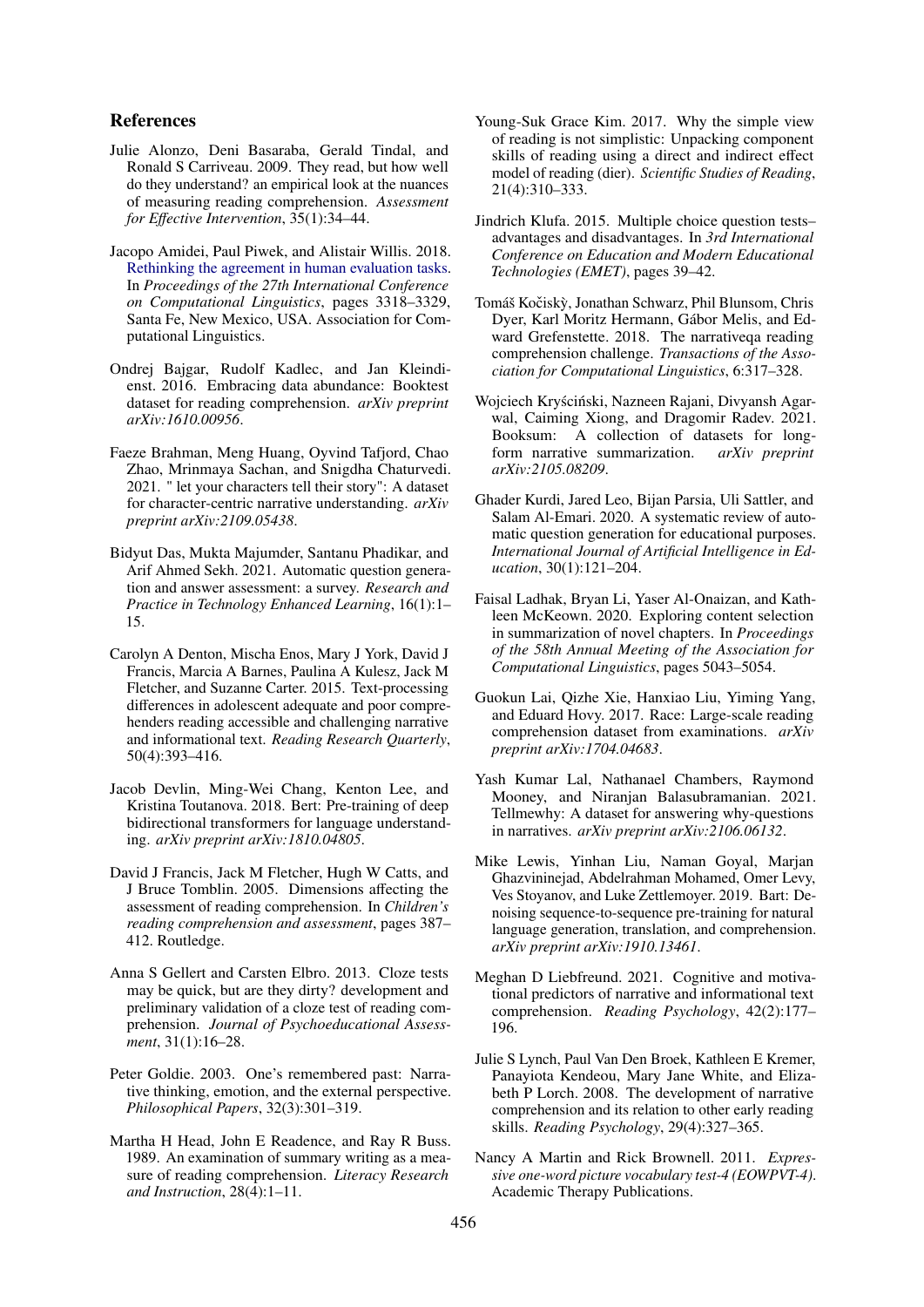- <span id="page-10-7"></span>Nasrin Mostafazadeh, Nathanael Chambers, Xiaodong He, Devi Parikh, Dhruv Batra, Lucy Vanderwende, Pushmeet Kohli, and James Allen. 2016. A corpus and evaluation framework for deeper understanding of commonsense stories. *arXiv preprint arXiv:1604.01696*.
- <span id="page-10-6"></span>Xiangyang Mou, Chenghao Yang, Mo Yu, Bingsheng Yao, Xiaoxiao Guo, Saloni Potdar, and Hui Su. 2021. Narrative question answering with cuttingedge open-domain qa techniques: A comprehensive study. *arXiv preprint arXiv:2106.03826*.
- <span id="page-10-10"></span>Ezgi Çetinkaya Özdemir and Hayati Akyol. 2019. The development of a reading comprehension test. *Universal Journal of Educational Research*, 7(2):563– 570.
- <span id="page-10-3"></span>Alison H Paris and Scott G Paris. 2003. Assessing narrative comprehension in young children. *Reading Research Quarterly*, 38(1):36–76.
- <span id="page-10-5"></span>Taffy E Raphael. 1986. Teaching question answer relationships, revisited. *The reading teacher*, 39(6):516– 522.
- <span id="page-10-0"></span>Paula Roberts and Helena Priest. 2006. Reliability and validity in research. *Nursing standard*, 20(44):41–46.
- <span id="page-10-11"></span>Victor Sanh, Lysandre Debut, Julien Chaumond, and Thomas Wolf. 2019. Distilbert, a distilled version of bert: smaller, faster, cheaper and lighter. *arXiv preprint arXiv:1910.01108*.
- <span id="page-10-9"></span>Matthew Sims, Jong Ho Park, and David Bamman. 2019. Literary event detection. In *Proceedings of the 57th Annual Meeting of the Association for Computational Linguistics*, pages 3623–3634.
- <span id="page-10-8"></span>Qizhe Xie, Guokun Lai, Zihang Dai, and Eduard Hovy. 2017. Large-scale cloze test dataset created by teachers. *arXiv preprint arXiv:1711.03225*.
- <span id="page-10-13"></span>Ying Xu, Dakuo Wang, Penelope Collins, Hyelim Lee, and Mark Warschauer. 2021. Same benefits, different communication patterns: Comparing children's reading with a conversational agent vs. a human partner. *Computers* & *Education*, 161:104059.
- <span id="page-10-1"></span>Bingsheng Yao, Dakuo Wang, Tongshuang Wu, Zheng Zhang, Toby Jia-Jun Li, Mo Yu, and Ying Xu. 2022. It is ai's turn to ask humans a question: Questionanswer pair generation for children's story books. Association for Computational Linguistics.
- <span id="page-10-2"></span>Zheng Zhang, Ying Xu, Yanhao Wang, Bingsheng Yao, Daniel Ritchie, Tongshuang Wu, Mo Yu, Dakuo Wang, and Toby Jia-Jun Li. 2022. Storybuddy: A human-ai collaborative agent for parent-child interactive storytelling with flexible parent involvement. In *Proceedings of the 2022 CHI Conference on Human Factors in Computing Systems*, CHI '22. ACM.
- <span id="page-10-12"></span>Zhenjie Zhao, Yufang Hou, Dakuo Wang, Mo Yu, Chengzhong Liu, and Xiaojuan Ma. 2022. Educational question generation of children storybooks via

question type distribution learning and event-centric summarization. Association for Computational Linguistics.

<span id="page-10-4"></span>Tricia A Zucker, Laura M Justice, Shayne B Piasta, and Joan N Kaderavek. 2010. Preschool teachers' literal and inferential questions and children's responses during whole-class shared reading. *Early Childhood Research Quarterly*, 25(1):65–83.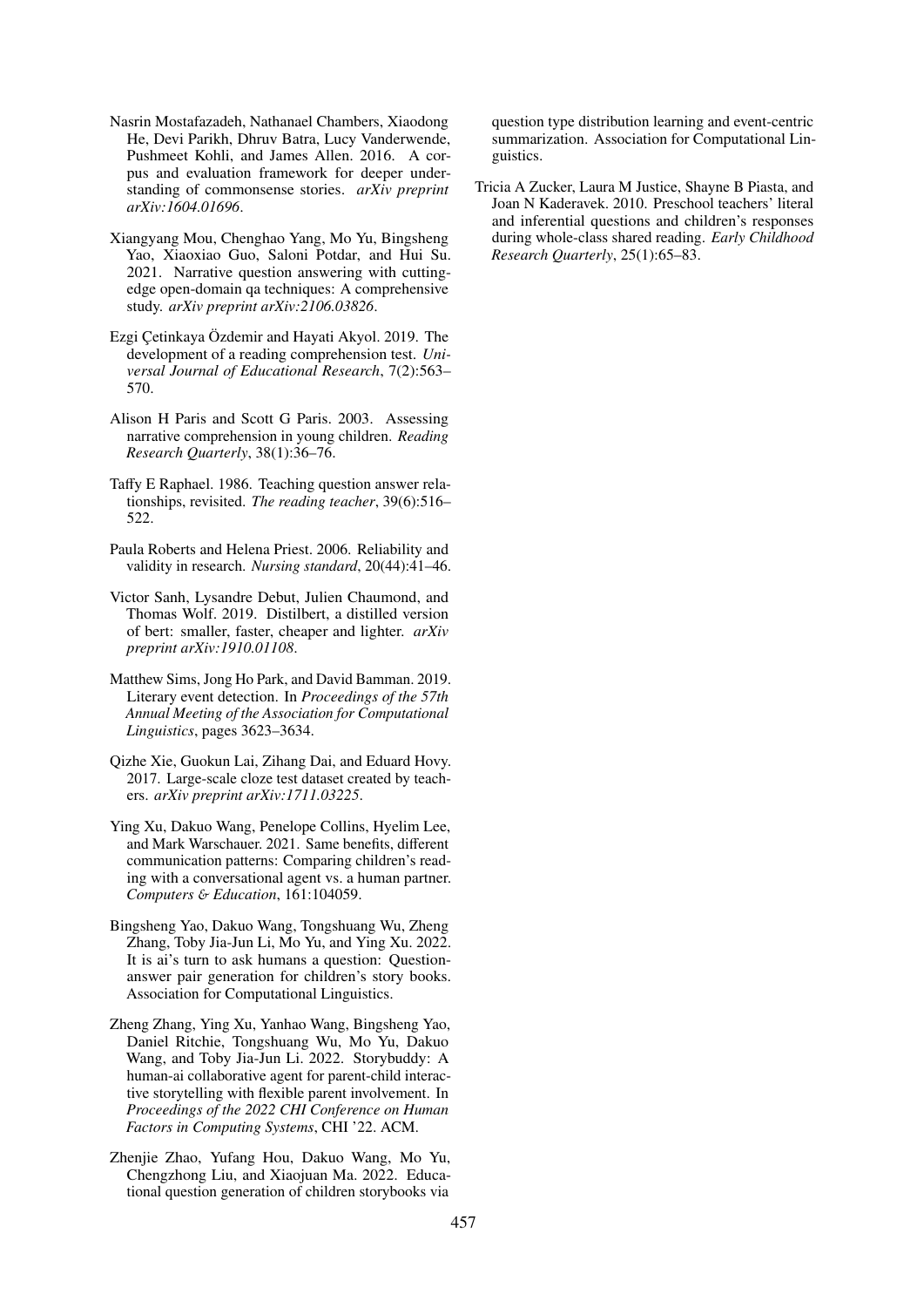<span id="page-11-0"></span>

|                           | <b>BART-</b><br><b>NarOA</b> | <b>BART-</b><br>FAIRYTALEOA | Human |
|---------------------------|------------------------------|-----------------------------|-------|
| Validation                |                              |                             |       |
| Character                 | 0.65                         | 0.720                       | 0.804 |
| Causal Relationship       | 0.417                        | 0.422                       | 0.570 |
| Action                    | 0.560                        | 0.601                       | 0.716 |
| Setting                   | 0.618                        | 0.757                       | 0.833 |
| Feeling                   | 0.231                        | 0.517                       | 0.453 |
| Prediction                | 0.298                        | 0.377                       | 0.605 |
| <b>Outcome Resolution</b> | 0.425                        | 0.423                       | 0.645 |
| <b>Test</b>               |                              |                             |       |
| Character                 | 0.691                        | 0.757                       | 0.864 |
| Causal Relationship       | 0.447                        | 0.432                       | 0.589 |
| Action                    | 0.559                        | 0.608                       | 0.710 |
| Setting                   | 0.683                        | 0.696                       | 0.755 |
| Feeling                   | 0.301                        | 0.508                       | 0.533 |
| Prediction                | 0.275                        | 0.300                       | 0.366 |
| Outcome Resolution        | 0.409                        | 0.486                       | 0.574 |

## <span id="page-11-1"></span>A Decomposed QA results on 7 narrative elements for val/test splits

Table 10: Decomposed QA results on 7 narrative elements.

Table [10](#page-11-0) shows the full decomposed QA results on 7 narrative elements for both validation and test splits, in terms of BART fine-tuned on NarrativeQA, BART fine-tuned on FairytaleQA, and human performance for the experts created groundtruth QA-pairs.

# <span id="page-11-2"></span>B Decomposed QA results on explicit/implicit question types for val/test splits

<span id="page-11-5"></span>

| <b>Model</b>      |             | <b>Validation / Test</b><br><b>ROUGE-L F1</b> |
|-------------------|-------------|-----------------------------------------------|
|                   | Implicit    | <b>Explicit</b>                               |
| <b>BART-NarOA</b> | 0.280/0.278 | 0.548/0.563                                   |
| BART-FAIRYTALEQA  | 0.304/0.286 | 0.619/0.620                                   |
| Human             | 0.363/0.330 | 0.760/0.750                                   |

Table 11: Decomposed QA results on implicit/explicit types.

We provided another QA performance decomposition based on explicit/implicit question types in Table [11.](#page-11-5) We noticed that the implicit questions are much more difficult for both humans and models to answer, which only achieves roughly half the performance compared with explicit questions. This result is consistent with our expectation, where answers to explicit questions can be directly found in the content while implicit questions require highlevel summarization and inference.

<span id="page-11-3"></span>*Input story section:* you see from this that the sparrow was a truthful bird, and the old woman ought to have been willing to forgive her at once when she asked her pardon so nicely. but not so.the old woman had never loved the sparrow, and had often quarreled with her husband for keeping what she called a dirty bird about the house, saying that it only made extra work for her. now she was only too delighted to have some cause of complaint against the pet. she scolded and even cursed the poor little bird for her bad behavior, and not content with using these harsh, unfeeling words, in a fit of rage she seized the sparrow-who all this time had spread out her wings and bowed her head before the old woman, to show how sorry she was-and fetched the scissors and cut off the poor little bird's tongue.

| <b>Input Answer:</b> Cut off the poor little bird's tongue. |  |  |  |  |  |  |
|-------------------------------------------------------------|--|--|--|--|--|--|
| $\sim$                                                      |  |  |  |  |  |  |

*Ground-truth Question* What did the woman do to punish the bird?

#### *Outputs*

*BART-NarQA:* What did the old woman do in her rage?

*BART-*FairytaleQA*:* What did the old woman do after she seized her sparrow?

*Input story section:* "do not be sparing of the silver pieces" in your pocket!" she cried after him as he went off.he went to the village, attended to everything, and came back. the woman tore the cloth apart, made a coat of it and put it on. no sooner had they walked a few miles before they could see a red cloud rising up in the south, like a flying bird."that is my mother," said the woman.in a moment the cloud was overhead. then the woman took the black tea-cups and threw them at it. seven she threw and seven fell to earth again. and then they could hear the mother in the cloud weeping and scolding, and thereupon the cloud disappeared.they went on for about four hours. then they heard a sound like the noise of silk being torn, and could see a cloud as black as ink, which was rushing up against the wind."alas, that is my father!" said the woman. "this is a matter of life and death, for he will not let us be! because of my love for you i will now have to disobey the holiest of laws!"

*Input Answer:* Took the black tea-cups and threw them at it.

| <b>Ground-truth Question</b><br>What did the wife do when she saw her mother? |
|-------------------------------------------------------------------------------|
| <b>Outputs</b><br><b>BART-NarQA:</b> What did the woman do to try and kill    |
| her father?<br>י המתות ונויות המתות                                           |

*BART-FAIRYTALEQA:* What did the woman do after she saw her mother?

Table 12: Question Generation examples with eventrelated input answers by benchmark models.

## <span id="page-11-4"></span>C QG examples by benchmark models on event-based answers

Table [12](#page-11-3) shows two QG examples that have an input of event-related ground-truth answers. We may notice that BART fine-tuned on NarrativeQA is able to generate questions that seem to be in a cor-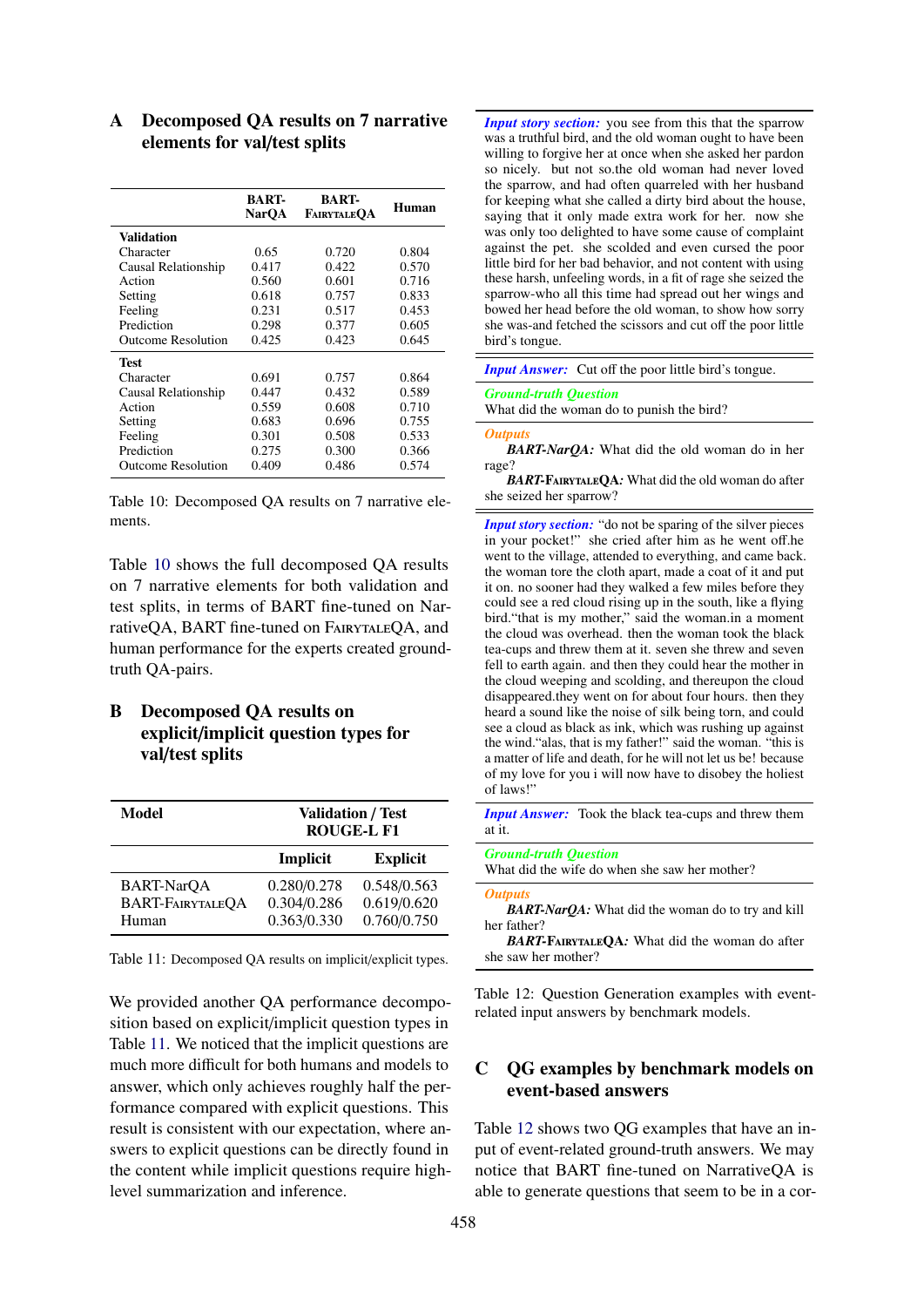<span id="page-12-0"></span>

| Category                   | <b>Example QA Pair</b>                                                                                                                                                                                                                                                                                                                                                                                                                                                                                                                                                                                                                                        |
|----------------------------|---------------------------------------------------------------------------------------------------------------------------------------------------------------------------------------------------------------------------------------------------------------------------------------------------------------------------------------------------------------------------------------------------------------------------------------------------------------------------------------------------------------------------------------------------------------------------------------------------------------------------------------------------------------|
| Character                  | Q: How did the man's daughter look?<br>A: beautiful<br>Q: Who were the brother and sister living with after their mom died?<br>A: their stepmother                                                                                                                                                                                                                                                                                                                                                                                                                                                                                                            |
| <b>Setting</b>             | Q: Where did the man and his wife and two girls live?<br>A: near the forest                                                                                                                                                                                                                                                                                                                                                                                                                                                                                                                                                                                   |
| <b>Action</b>              | Q: What did the cook do after she opened the hamper?<br>A: unpacked the vegetables<br>Q: How did Johnny Town-Mouse and his friends treat Timmy Willie when they met him?<br>A: Johnny Town-Mouse and his friends treat Timmy Willie poorly.                                                                                                                                                                                                                                                                                                                                                                                                                   |
| <b>Causal relationship</b> | Q: Why did the two mice come tumbling in, squeaking, and laughing?<br>A: They were being chased by the cat.                                                                                                                                                                                                                                                                                                                                                                                                                                                                                                                                                   |
| <b>Outcome resolution</b>  | Q: What happened to Timmy after he got in the hamper?<br>A: The hamper takes him to the garden.                                                                                                                                                                                                                                                                                                                                                                                                                                                                                                                                                               |
| Feeling                    | Q: How did the princess feel in her new home?<br>A: happy                                                                                                                                                                                                                                                                                                                                                                                                                                                                                                                                                                                                     |
| <b>Prediction</b>          | Q: How will the other animals treat the duckling?<br>A: The other animals will look down on the duckling.                                                                                                                                                                                                                                                                                                                                                                                                                                                                                                                                                     |
| <b>Explicit</b>            | Q: How did the girl feel when she saw the old woman's teeth?<br>A. terrified<br>Context: but she had such great teeth that the girl was terrified<br>Q: What happened when the door of the stove was opened?<br>A: The flames darted out of its mouth.<br>Context: when the door of the stove was opened, the flames darted out of its mouth. This is customary<br>with all stoves                                                                                                                                                                                                                                                                            |
| Implicit                   | Q: What happened when the prince broke open one of the crow's eggs?<br>$A1$ : The prince found a beautiful palace inside.<br>A2. There was a beautiful palace inside.<br>A3: A little palace was inside and it grew until it covered as much ground as seven large barns.<br>Context: The Swan Maiden lit in a great wide field, and there she told the prince to break open one of<br>the crow's eggs. The prince did as she bade him, and what should he find but the most beautiful little<br>palace, all of pure gold and silver. He set the palace on the ground, and it grew and grew and grew until<br>it covered as much ground as seven large barns. |

Table 13: Example QA-pairs of FairytaleQA. We show one QA-pair for each narrative element as well as implicit and explicit.

<span id="page-12-1"></span>

Figure 3: Percent of each question type by coder.

rect format but suffer from fact error, while BART fine-tuned on FAIRYTALEQA is able to generate questions that are very similar to ground-truth questions and are semantically correct. Since the crowd workers only read the abstracts to create QA-pairs in NarrativeQA, in comparison, we ask our coders to

read the complete story. This may lead to an issue with models fine-tuned on NarrativeQA where the evidence of the answer in the original text content is not detailed and obvious enough for QA-pairs in NarrativeQA so that the QG model fine-tuned on NarrativeQA is not ad good as models fine-tuned